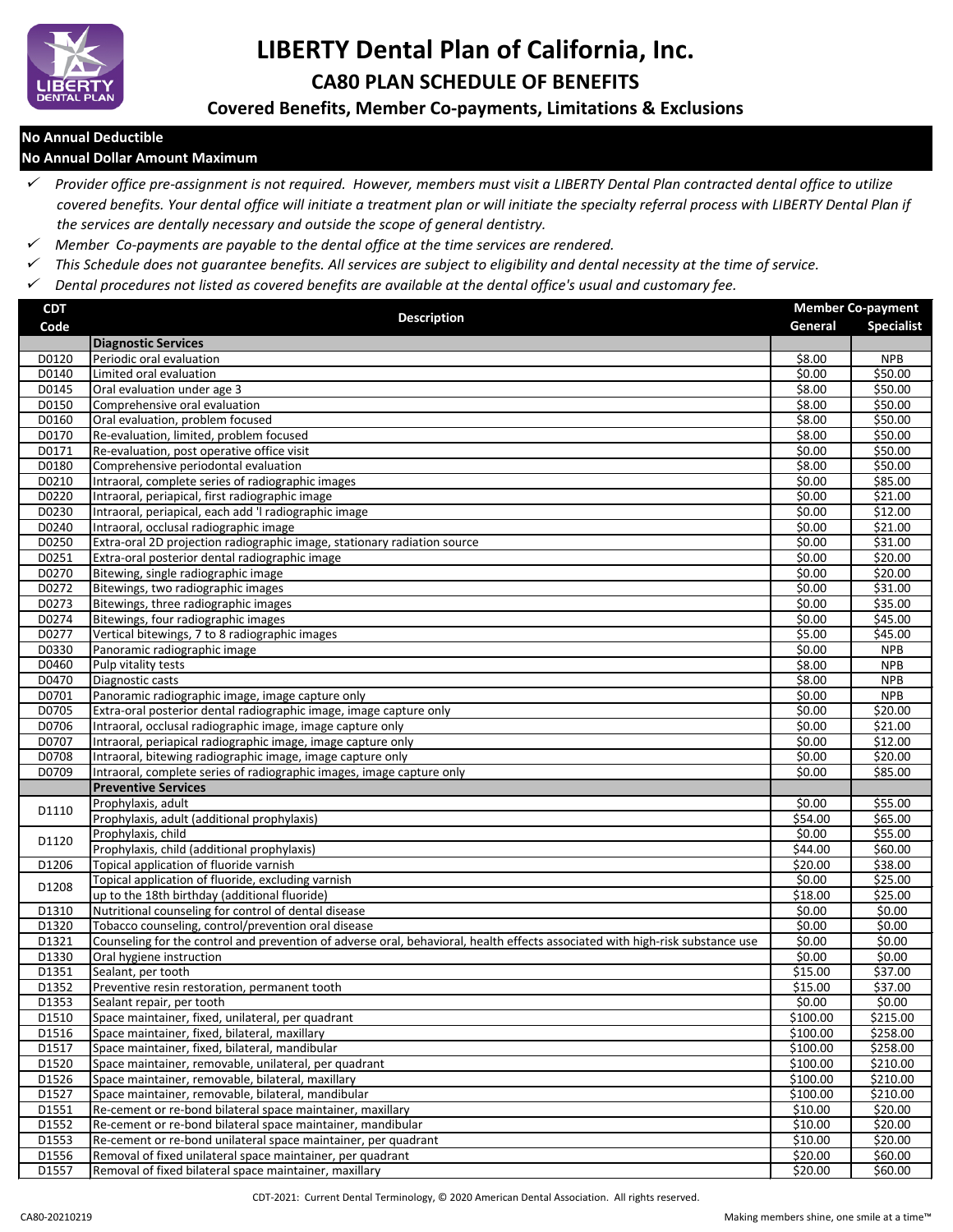

| <b>CDT</b>     |                                                                                                                                                                            |                                  | <b>Member Co-payment</b> |  |
|----------------|----------------------------------------------------------------------------------------------------------------------------------------------------------------------------|----------------------------------|--------------------------|--|
| Code           | <b>Description</b>                                                                                                                                                         | General                          | <b>Specialist</b>        |  |
|                | <b>Preventive Services (continued)</b>                                                                                                                                     |                                  |                          |  |
| D1558          | Removal of fixed bilateral space maintainer, mandibular                                                                                                                    | \$20.00                          | \$60.00                  |  |
| D1575          | Distal shoe space maintainer, fixed, per quadrant                                                                                                                          | \$100.00                         | \$215.00                 |  |
|                | <b>Restorative Services</b>                                                                                                                                                |                                  |                          |  |
| D2140          | Amalgam, one surface, primary or permanent                                                                                                                                 | \$25.00                          | \$71.00                  |  |
| D2150          | Amalgam, two surfaces, primary or permanent                                                                                                                                | \$32.00                          | \$105.00                 |  |
| D2160<br>D2161 | Amalgam, three surfaces, primary or permanent<br>Amalgam, four or more surfaces, primary or permanent                                                                      | \$42.00<br>\$53.00               | \$126.00<br>\$141.00     |  |
| D2330          | Resin-based composite, one surface, anterior                                                                                                                               | \$38.00                          | \$84.00                  |  |
| D2331          | Resin-based composite, two surfaces, anterior                                                                                                                              | \$48.00                          | \$94.00                  |  |
| D2332          | Resin-based composite, three surfaces, anterior                                                                                                                            | \$58.00                          | \$105.00                 |  |
| D2335          | Resin-based composite, four or more surfaces, involving incisal angle                                                                                                      | \$68.00                          | \$115.00                 |  |
| D2390          | Resin-based composite crown, anterior                                                                                                                                      | \$75.00                          | \$152.00                 |  |
| D2391          | Resin-based composite, one surface, posterior                                                                                                                              | \$45.00                          | \$71.00                  |  |
| D2392          | Resin-based composite, two surfaces, posterior                                                                                                                             | \$50.00                          | \$105.00                 |  |
| D2393          | Resin-based composite, three surfaces, posterior                                                                                                                           | \$55.00                          | \$126.00                 |  |
| D2394          | Resin-based composite, four or more surfaces, posterior                                                                                                                    | \$65.00                          | \$135.00                 |  |
|                | *GUIDELINES for Inlays, Onlays, and Single Crowns:                                                                                                                         |                                  |                          |  |
|                | The total maximum amount chargeable to the member for elective upgraded procedures (explained below) is \$250.00 per tooth. Providers are required to explain covered      |                                  |                          |  |
|                | benefits as well as any elective differences in materials and fees prior to providing an elective upgraded procedure.                                                      |                                  |                          |  |
|                | 1. Brand name restorations: (e.g. Sunrise, Captek, Vitadure-N, Hi-Ceram, Optec, HSP, In-Ceram, Empress, Cerec, AllCeram, Procera, Lava, etc.) may be considered elective   |                                  |                          |  |
|                | upgraded procedures if their related CDT procedure codes are not listed as covered benefits.                                                                               |                                  |                          |  |
|                | 2. Benefits for anterior and bicuspid teeth: Resin, porcelain and any resin to base metal or porcelain to base metal crowns are covered benefits for anterior and bicuspid |                                  |                          |  |
|                | teeth. Adding a porcelain margin may be considered an elective upgraded procedure.                                                                                         |                                  |                          |  |
|                | 3. Benefits for molar teeth: Cast base metal restorations are covered benefits for molar teeth. Resin-based composite and porcelain to metal crowns may be considered      |                                  |                          |  |
|                | elective upgraded procedures. Adding a porcelain margin may be considered an elective upgraded procedure.                                                                  |                                  |                          |  |
| 4.             | Base metal is the benefit: If elected, a)noble, b)high noble metal, or c) titanium may be considered an elective upgraded procedure.                                       |                                  |                          |  |
| D2510          | Inlay, metallic, one surface                                                                                                                                               | \$180.00                         | <b>NPB</b>               |  |
| D2520          | Inlay, metallic, two surfaces                                                                                                                                              | \$180.00                         | <b>NPB</b>               |  |
| D2530          | Inlay, metallic, three or more surfaces                                                                                                                                    | \$180.00                         | <b>NPB</b>               |  |
| D2542          | Onlay, metallic, two surfaces                                                                                                                                              | \$185.00                         | <b>NPB</b>               |  |
| D2543<br>D2544 | Onlay, metallic, three surfaces<br>Onlay, metallic, four or more surfaces                                                                                                  | \$205.00<br>$\overline{$}205.00$ | <b>NPB</b><br><b>NPB</b> |  |
| D2720          | Crown, resin with high noble metal                                                                                                                                         | \$280.00*                        | <b>NPB</b>               |  |
| D2721          | Crown, resin with predominantly base metal                                                                                                                                 | \$280.00*                        | <b>NPB</b>               |  |
| D2722          | Crown, resin with noble metal                                                                                                                                              | \$280.00*                        | <b>NPB</b>               |  |
| D2740          | Crown, porcelain/ceramic                                                                                                                                                   | \$280.00*                        | <b>NPB</b>               |  |
| D2750          | Crown, porcelain fused to high noble metal                                                                                                                                 | \$280.00*                        | <b>NPB</b>               |  |
| D2751          | Crown, porcelain fused to predominantly base metal                                                                                                                         | $\overline{$}280.00*$            | <b>NPB</b>               |  |
| D2752          | Crown, porcelain fused to noble metal                                                                                                                                      | $$280.00*$                       | <b>NPB</b>               |  |
| D2753          | Crown, porcelain fused to titanium and titanium alloys                                                                                                                     | \$280.00*                        | <b>NPB</b>               |  |
| D2780          | Crown, 3⁄4 cast high noble metal                                                                                                                                           | \$240.00*                        | <b>NPB</b>               |  |
| D2781          | Crown, % cast predominantly base metal                                                                                                                                     | \$240.00                         | <b>NPB</b>               |  |
| D2782<br>D2790 | Crown, 3⁄4 cast noble metal<br>Crown, full cast high noble metal                                                                                                           | \$240.00*<br>\$235.00*           | <b>NPB</b><br><b>NPB</b> |  |
| D2791          | Crown, full cast predominantly base metal                                                                                                                                  | \$235.00                         | <b>NPB</b>               |  |
| D2792          | Crown, full cast noble metal                                                                                                                                               | \$235.00*                        | <b>NPB</b>               |  |
| D2794          | Crown, titanium and titanium alloys                                                                                                                                        | \$235.00*                        | <b>NPB</b>               |  |
| D2910          | Re-cement or re-bond inlay, onlay, veneer, or partial coverage                                                                                                             | \$18.00                          | <b>NPB</b>               |  |
| D2915          | Re-cement or re-bond indirectly fabricated/prefabricated post & core                                                                                                       | \$15.00                          | <b>NPB</b>               |  |
| D2920          | Re-cement or re-bond crown                                                                                                                                                 | \$18.00                          | \$45.00                  |  |
| D2928          | Prefabricated porcelain/ceramic crown, permanent tooth                                                                                                                     | \$50.00                          | \$126.00                 |  |
| D2930          | Prefabricated stainless steel crown, primary tooth                                                                                                                         | \$50.00                          | \$126.00                 |  |
| D2931          | Prefabricated stainless steel crown, permanent tooth                                                                                                                       | \$50.00                          | \$178.00                 |  |
| D2932          | Prefabricated resin crown                                                                                                                                                  | \$42.00                          | \$136.00                 |  |
| D2940          | Protective restoration                                                                                                                                                     | \$99.00                          | \$99.00                  |  |
| D2950          | Core buildup, including any pins when required                                                                                                                             | \$99.00                          | <b>NPB</b>               |  |
| D2951<br>D2952 | Pin retention, per tooth, in addition to restoration                                                                                                                       | \$30.00                          | <b>NPB</b>               |  |
| D2953          | Post and core in addition to crown, indirectly fabricated<br>Each additional indirectly fabricated post, same tooth                                                        | \$90.00<br>\$45.00               | <b>NPB</b><br><b>NPB</b> |  |
| D2954          | Prefabricated post and core in addition to crown                                                                                                                           | \$90.00                          | <b>NPB</b>               |  |
| D2955          | Post removal                                                                                                                                                               | \$25.00                          | <b>NPB</b>               |  |
| D2957          | Each additional prefabricated post, same tooth                                                                                                                             | \$45.00                          | <b>NPB</b>               |  |
|                |                                                                                                                                                                            |                                  |                          |  |
|                |                                                                                                                                                                            |                                  |                          |  |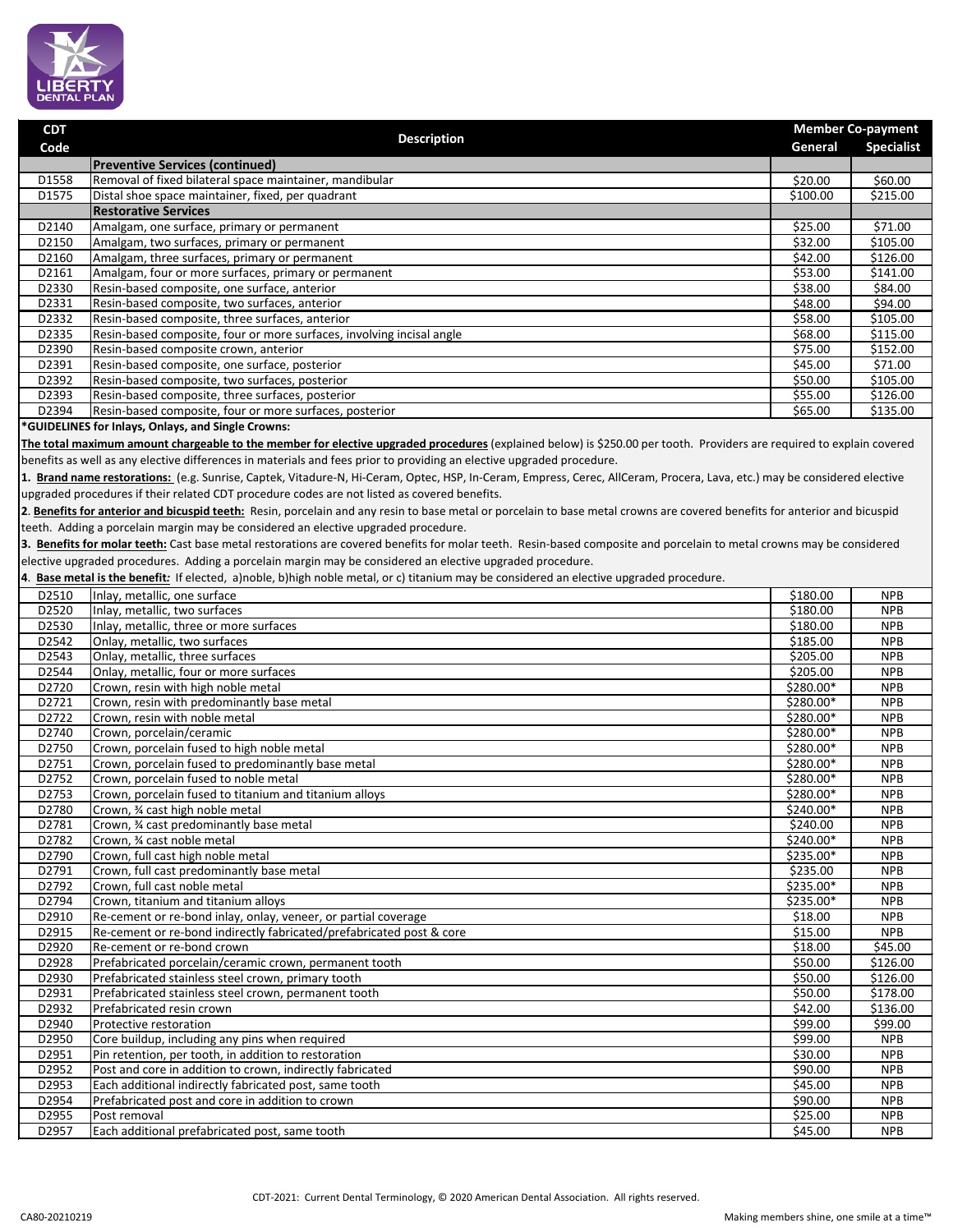

| <b>CDT</b>        | <b>Description</b>                                                                                                                |                                 | <b>Member Co-payment</b> |
|-------------------|-----------------------------------------------------------------------------------------------------------------------------------|---------------------------------|--------------------------|
| Code              |                                                                                                                                   | General                         | <b>Specialist</b>        |
| D3110             | <b>Endodontic Services</b><br>Pulp cap, direct (excluding final restoration)                                                      | \$20.00                         | \$50.00                  |
| D3120             | Pulp cap, indirect (excluding final restoration)                                                                                  | \$20.00                         | \$45.00                  |
| D3220             | Therapeutic pulpotomy (excluding final restoration)                                                                               | \$40.00                         | \$80.00                  |
| D3230             | Pulpal therapy, anterior, primary tooth (excluding final restoration)                                                             | \$35.00                         | \$95.00                  |
| D3240             | Pulpal therapy, posterior, primary tooth (excluding finale restoration)                                                           | \$40.00                         | \$95.00                  |
| D3310             | Endodontic therapy, anterior tooth (excluding final restoration)                                                                  | \$150.00                        | \$385.00                 |
| D3320             | Endodontic therapy, premolar tooth (excluding final restoration)                                                                  | 5190.00                         | \$470.00                 |
| D3330             | Endodontic therapy, molar tooth (excluding final restoration)                                                                     | \$245.00                        | \$580.00                 |
| D3346             | Retreatment of previous root canal therapy, anterior                                                                              | \$170.00                        | \$385.00                 |
| D3347             | Retreatment of previous root canal therapy, premolar                                                                              | \$220.00                        | \$470.00                 |
| D3348<br>D3351    | Retreatment of previous root canal therapy, molar<br>Apexification/recalcification, initial visit                                 | $\overline{$}255.00$<br>\$85.00 | \$580.00<br>\$125.00     |
| D3352             | Apexification/recalcification, interim medication replacement                                                                     | \$85.00                         | \$125.00                 |
| D3353             | Apexification/recalcification, final visit                                                                                        | \$85.00                         | \$310.00                 |
| D3410             | Apicoectomy, anterior                                                                                                             | \$475.00                        | \$545.00                 |
| D3421             | Apicoectomy, premolar (first root)                                                                                                | \$475.00                        | \$565.00                 |
| D3425             | Apicoectomy, molar (first root)                                                                                                   | \$475.00                        | \$485.00                 |
| D3426             | Apicoectomy, (each additional root)                                                                                               | \$475.00                        | \$485.00                 |
| D3430             | Retrograde filling, per root                                                                                                      | 5100.00                         | \$170.00                 |
| D3450             | Root amputation, per root                                                                                                         | \$100.00                        | \$350.00                 |
| D3920             | Hemisection, not including root canal therapy                                                                                     | \$150.00                        | \$395.00                 |
|                   | <b>Periodontal Services</b>                                                                                                       |                                 |                          |
| D4210             | Gingivectomy or gingivoplasty, four or more teeth per quadrant                                                                    | \$220.00<br>$\overline{$}20.00$ | \$685.00<br>\$320.00     |
| D4211<br>D4212    | Gingivectomy or gingivoplasty, one to three teeth per quadrant<br>Gingivectomy or gingivoplasty, restorative procedure, per tooth | $\frac{1}{50.00}$               | \$0.00                   |
| D4240             | Gingival flap procedure, four or more teeth per quadrant                                                                          | \$300.00                        | \$475.00                 |
| D4241             | Gingival flap procedure, one to three teeth per quadrant                                                                          | \$300.00                        | \$315.00                 |
| D4260             | Osseous surgery, four or more teeth per quadrant                                                                                  | \$650.00                        | \$675.00                 |
| D4261             | Osseous surgery, one to three teeth per quadrant                                                                                  | \$650.00                        | \$675.00                 |
| <b>GUIDELINE:</b> |                                                                                                                                   |                                 |                          |
|                   | No more than two (2) quadrants of periodontal scaling and root planing per appointment/ per day are allowable.                    |                                 |                          |
| D4341             | Periodontal scaling and root planing, four or more teeth per quadrant                                                             | \$60.00                         | \$210.00                 |
| D4342             | Periodontal scaling and root planing, one to three teeth per quadrant                                                             | \$60.00                         | $\overline{$}140.00$     |
| D4346             | Scaling in presence of moderate or severe inflammation, full mouth after evaluation                                               | \$0.00                          | \$55.00                  |
| D4355<br>D4910    | Full mouth debridement to enable comprehensive evaluation and diagnosis, subsequent visit<br>Periodontal maintenance              | \$50.00<br>\$50.00              | <b>NPB</b><br>\$85.00    |
| D4920             | Unscheduled dressing change (other than treating dentist or staff)                                                                | <b>NPB</b>                      | \$35.00                  |
|                   | <b>Removable Prosthodontic Services</b>                                                                                           |                                 |                          |
| D5110             | Complete denture, maxillary                                                                                                       | \$385.00                        | <b>NPB</b>               |
| D5120             | Complete denture, mandibular                                                                                                      | \$385.00                        | <b>NPB</b>               |
| D5130             | Immediate denture, maxillary                                                                                                      | \$385.00                        | <b>NPB</b>               |
| D5140             | Immediate denture, mandibular                                                                                                     | \$385.00                        | <b>NPB</b>               |
| D5211             | Maxillary partial denture, resin base                                                                                             | \$385.00                        | <b>NPB</b>               |
| D5212             | Mandibular partial denture, resin base                                                                                            | \$385.00                        | <b>NPB</b>               |
| D5213             | Maxillary partial denture, cast metal, resin base                                                                                 | \$385.00                        | <b>NPB</b>               |
| D5214<br>D5221    | Mandibular partial denture, cast metal, resin base<br>Immediate maxillary partial denture, resin base                             | \$385.00<br>\$385.00            | <b>NPB</b><br><b>NPB</b> |
| D5222             | Immediate mandibular partial denture, resin base                                                                                  | \$385.00                        | <b>NPB</b>               |
| D5223             | Immediate maxillary partial denture, cast metal framework, resin denture base                                                     | 5385.00                         | <b>NPB</b>               |
| D5224             | Immediate mandibular partial denture, cast metal framework, resin denture base                                                    | \$385.00                        | <b>NPB</b>               |
| D5225             | Maxillary partial denture, flexible base                                                                                          | \$425.00                        | <b>NPB</b>               |
| D5226             | Mandibular partial denture, flexible base                                                                                         | \$425.00                        | <b>NPB</b>               |
| D5282             | Removable unilateral partial denture, one piece cast metal, maxillary                                                             | \$395.00                        | <b>NPB</b>               |
| D5283             | Removable unilateral partial denture, one piece cast metal, mandibular                                                            | \$395.00                        | <b>NPB</b>               |
| D5284             | Removable unilateral partial denture, one piece flexible base, per quadrant                                                       | \$395.00                        | <b>NPB</b>               |
| D5286             | Removable unilateral partial denture, one piece resin, per quadrant                                                               | \$395.00                        | <b>NPB</b><br><b>NPB</b> |
| D5410<br>D5411    | Adjust complete denture, maxillary<br>Adjust complete denture, mandibular                                                         | \$22.00<br>\$22.00              | <b>NPB</b>               |
| D5421             | Adjust partial denture, maxillary                                                                                                 | \$22.00                         | <b>NPB</b>               |
| D5422             | Adjust partial denture, mandibular                                                                                                | \$22.00                         | <b>NPB</b>               |
| D5511             | Repair broken complete denture base, mandibular                                                                                   | \$30.00                         | <b>NPB</b>               |
| D5512             | Repair broken complete denture base, maxillary                                                                                    | \$30.00                         | <b>NPB</b>               |
| D5520             | Replace missing or broken teeth, complete denture                                                                                 | \$35.00                         | <b>NPB</b>               |
| D5611             | Repair resin partial denture base, mandibular                                                                                     | \$35.00                         | <b>NPB</b>               |
| D5612             | Repair resin partial denture base, maxillary                                                                                      | \$35.00                         | <b>NPB</b>               |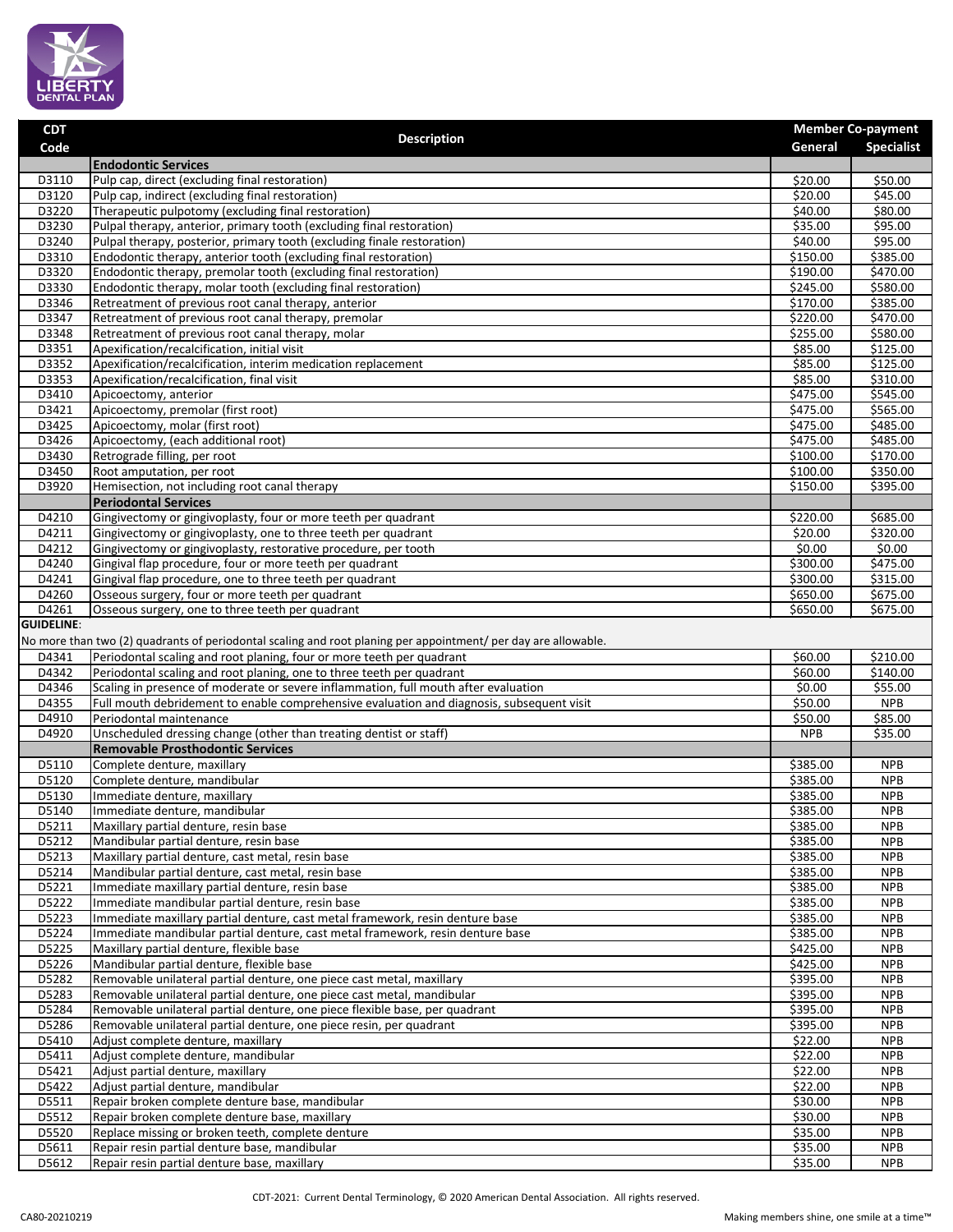

| <b>CDT</b>                                                                                                                                                                  |                                                                                                     |                     | <b>Member Co-payment</b> |  |
|-----------------------------------------------------------------------------------------------------------------------------------------------------------------------------|-----------------------------------------------------------------------------------------------------|---------------------|--------------------------|--|
| Code                                                                                                                                                                        | <b>Description</b>                                                                                  | General             | <b>Specialist</b>        |  |
|                                                                                                                                                                             | Removable Prosthodontic Services (continued)                                                        |                     |                          |  |
| D5621                                                                                                                                                                       | Repair cast partial framework, mandibular                                                           | \$35.00             | <b>NPB</b>               |  |
| D5622                                                                                                                                                                       | Repair cast partial framework, maxillary                                                            | \$35.00             | <b>NPB</b>               |  |
| D5630                                                                                                                                                                       | Repair or replace broken retentive clasping materials, per tooth                                    | \$25.00             | <b>NPB</b>               |  |
| D5640                                                                                                                                                                       | Replace broken teeth, per tooth                                                                     | \$25.00             | <b>NPB</b>               |  |
| D5650                                                                                                                                                                       | Add tooth to existing partial denture                                                               | \$30.00             | <b>NPB</b>               |  |
| D5660                                                                                                                                                                       | Add clasp to existing partial denture, per tooth                                                    | \$30.00             | <b>NPB</b>               |  |
| D5710                                                                                                                                                                       | Rebase complete maxillary denture                                                                   | \$75.00             | <b>NPB</b>               |  |
| D5711                                                                                                                                                                       | Rebase complete mandibular denture                                                                  | \$75.00             | <b>NPB</b>               |  |
| D5720                                                                                                                                                                       | Rebase maxillary partial denture                                                                    | $\overline{$}75.00$ | <b>NPB</b>               |  |
| D5721                                                                                                                                                                       | Rebase mandibular partial denture                                                                   | 575.00              | <b>NPB</b>               |  |
| D5730                                                                                                                                                                       | Reline complete maxillary denture, chairside                                                        | \$60.00             | <b>NPB</b>               |  |
| D5731                                                                                                                                                                       | Reline complete mandibular denture, chairside                                                       | \$60.00             | <b>NPB</b>               |  |
| D5740                                                                                                                                                                       | Reline maxillary partial denture, chairside                                                         | \$60.00             | <b>NPB</b>               |  |
| D5741                                                                                                                                                                       | Reline mandibular partial denture, chairside                                                        | \$60.00             | <b>NPB</b>               |  |
| D5750                                                                                                                                                                       | Reline complete maxillary denture, laboratory                                                       | \$90.00             | <b>NPB</b>               |  |
| D5751                                                                                                                                                                       | Reline complete mandibular denture, laboratory                                                      | \$90.00             | <b>NPB</b>               |  |
| D5760                                                                                                                                                                       | Reline maxillary partial denture, laboratory                                                        | \$90.00             | <b>NPB</b>               |  |
| D5761                                                                                                                                                                       | Reline mandibular partial denture, laboratory                                                       | \$90.00             | <b>NPB</b>               |  |
| D5820                                                                                                                                                                       | Interim partial denture, maxillary                                                                  | \$90.00             | <b>NPB</b>               |  |
| D5821                                                                                                                                                                       | Interim partial denture, mandibular                                                                 | \$90.00             | <b>NPB</b>               |  |
| D5850                                                                                                                                                                       | Tissue conditioning, maxillary                                                                      | \$55.00             | <b>NPB</b>               |  |
| D5851                                                                                                                                                                       | Tissue conditioning, mandibular                                                                     | \$55.00             | <b>NPB</b>               |  |
| D5863                                                                                                                                                                       | Overdenture, complete, maxillary                                                                    | \$850.00            | <b>NPB</b>               |  |
| D5865                                                                                                                                                                       | Overdenture, complete, mandibular                                                                   | \$850.00            | <b>NPB</b>               |  |
|                                                                                                                                                                             | <b>Implant Services</b>                                                                             |                     |                          |  |
| <b>GUIDELINE:</b>                                                                                                                                                           |                                                                                                     |                     |                          |  |
| Implants and all services associated with implants are listed at the actual member co-payment amount. No additional fee is allowable for porcelain, noble metal, high noble |                                                                                                     |                     |                          |  |
| metal, or titanium for implants and procedures associated with implants.                                                                                                    |                                                                                                     |                     |                          |  |
| D6010                                                                                                                                                                       | Surgical placement of implant body, endosteal                                                       | \$2,000.00          | \$2,300.00               |  |
| D6056                                                                                                                                                                       | Prefabricated abutment, includes modification and placement                                         | \$210.00            | \$241.00                 |  |
| D6058                                                                                                                                                                       | Abutment supported porcelain/ceramic crown                                                          | \$1,110.00          | \$1,276.00               |  |
| DCOFO                                                                                                                                                                       | المراجل والملحول والمتابعا المتعارف ويتمرك والمتحدد والمستحدد والمستحدث والمستحدث والمستحدث والمنار | 61.000.00           | $\sim$ $\sim$ $\sim$     |  |

| D6056 | Prefabricated abutment, includes modification and placement                              | \$210.00   | \$241.00           |
|-------|------------------------------------------------------------------------------------------|------------|--------------------|
| D6058 | Abutment supported porcelain/ceramic crown                                               | \$1,110.00 | \$1,276.00         |
| D6059 | Abutment supported porcelain fused to high noble crown                                   | \$1,096.00 | \$1,259.00         |
| D6060 | Abutment supported porcelain fused to base metal crown                                   | \$1,035.00 | \$1,190.00         |
| D6061 | Abutment supported porcelain fused to noble metal crown                                  | \$1,056.00 | \$1,214.00         |
| D6062 | Abutment supported cast metal crown, high noble                                          | \$1,003.00 | \$1,153.00         |
| D6063 | Abutment supported cast metal crown, base metal                                          | \$861.00   | \$990.00           |
| D6064 | Abutment supported cast metal crown, noble metal                                         | \$912.00   | \$1,048.00         |
| D6065 | Implant supported porcelain/ceramic crown                                                | \$1,040.00 | \$1,196.00         |
| D6066 | Implant supported crown, porcelain fused to high noble alloys                            | \$1,013.00 | \$1,165.00         |
| D6067 | Implant supported crown, high noble alloys                                               | \$984.00   | \$1,131.00         |
| D6068 | Abutment supported retainer, porcelain/ceramic FPD                                       | \$1,110.00 | \$1,276.00         |
| D6069 | Abutment supported retainer, metal FPD, high noble                                       | \$1,096.00 | \$1,260.00         |
| D6070 | Abutment supported retainer, porcelain fused to metal FPD, base metal                    | \$1,035.00 | \$1,190.00         |
| D6071 | Abutment supported retainer, porcelain fused to metal FPD, noble                         | \$1,056.00 | \$1,214.00         |
| D6072 | Abutment supported retainer, cast metal FPD, high noble                                  | \$1,028.00 | \$1,182.00         |
| D6073 | Abutment supported retainer, cast metal FPD, base metal                                  | \$930.00   | \$1,069.00         |
| D6074 | Abutment supported retainer, cast metal FPD, noble                                       | \$1,005.00 | \$1,155.00         |
| D6075 | Implant supported retainer for ceramic FPD                                               | \$1,092.00 | \$1,255.00         |
| D6076 | Implant supported retainer for FPD, porcelain fused to high noble alloys                 | \$1,064.00 | \$1,223.00         |
| D6077 | Implant supported retainer for metal FPD, high noble alloys                              | \$984.00   | \$1,131.00         |
| D6081 | Scaling and debridement in the presence of inflammation or mucositis of a single implant | \$0.00     | \$55.00            |
| D6082 | Implant supported crown, porcelain fused to predominantly base alloys                    | \$984.00   | \$1,131.00         |
| D6083 | Implant supported crown, porcelain fused to noble alloys                                 | \$984.00   | \$1,131.00         |
| D6084 | Implant supported crown, porcelain fused to titanium and titanium alloys                 | \$984.00   | \$1,131.00         |
| D6086 | Implant supported crown, predominantly base alloys                                       | \$984.00   | \$1,131.00         |
| D6087 | Implant supported crown, noble alloys                                                    | \$984.00   | \$1,131.00         |
| D6088 | Implant supported crown, titanium and titanium alloys                                    | \$984.00   | \$1,131.00         |
| D6092 | Re-cement or re-bond implant/abutment supported crown                                    | \$45.00    | \$52.00            |
| D6093 | Re-cement or re-bond implant/abutment supported FPD                                      | \$65.00    | \$75.00            |
| D6094 | Abutment supported crown, titanium, and titanium alloys                                  | \$670.00   | \$770.00           |
| D6096 | Remove broken implant retaining screw                                                    | \$0.00     | $\overline{50.00}$ |
| D6097 | Abutment supported crown, porcelain fused to titanium and titanium alloys                | \$984.00   | \$1,131.00         |
| D6098 | Implant supported retainer, porcelain fused to predominantly base alloys                 | \$984.00   | \$1,131.00         |
| D6099 | Implant supported retainer for FPD, porcelain fused to noble alloys                      | \$984.00   | \$1,131.00         |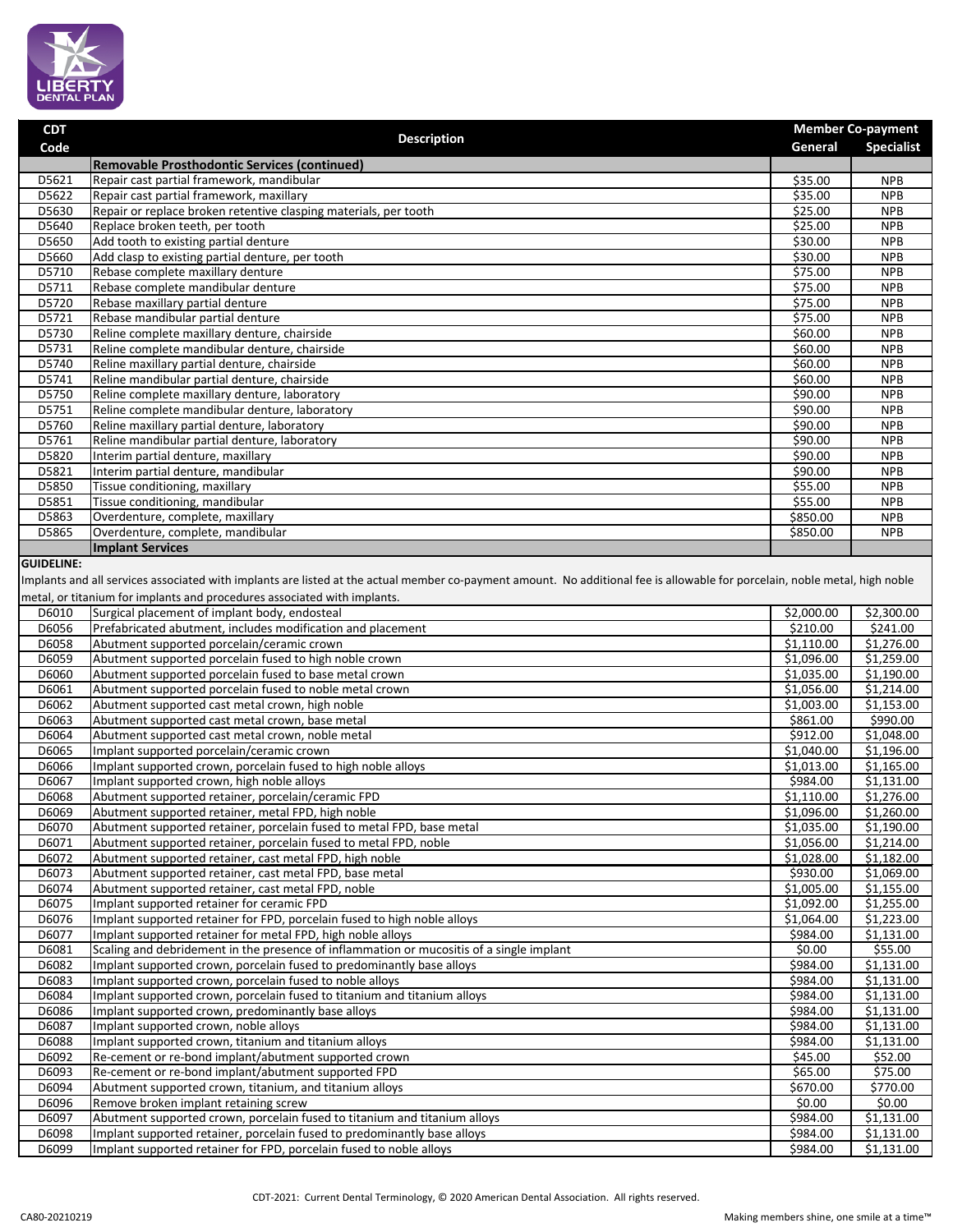

| <b>CDT</b> |                                                                                  | <b>Member Co-payment</b> |                   |
|------------|----------------------------------------------------------------------------------|--------------------------|-------------------|
| Code       | <b>Description</b>                                                               | General                  | <b>Specialist</b> |
|            | Implant Services (continued)                                                     |                          |                   |
| D6120      | Implant supported retainer, porcelain fused to titanium and titanium alloys      | \$984.00                 | \$1,131.00        |
| D6121      | Implant supported retainer for metal FPD, predominantly base alloys              | \$984.00                 | \$1,131.00        |
| D6122      | Implant supported retainer for metal FPD, noble alloys                           | \$984.00                 | \$1,131.00        |
| D6123      | Implant supported retainer for metal FPD, titanium and titanium alloys           | \$984.00                 | \$1,131.00        |
| D6194      | Abutment supported retainer crown for FPD titanium, titanium and titanium alloys | \$670.00                 | \$770.00          |
| D6195      | Abutment supported retainer, porcelain fused to titanium and titanium alloys     | \$984.00                 | \$1,131.00        |
|            | <b>Fixed Prosthodontic Services</b>                                              |                          |                   |

**\*GUIDELINES for Pontics, Retainer Crowns, Retainer Inlays, Retainer Onlays:**

**The total maximum amount chargeable to the member for elective upgraded procedures** (explained below) is \$250.00 per tooth. Providers are required to explain covered benefits as well as any elective differences in materials and fees prior to providing an elective upgraded procedure.

**1. Brand name restorations:** (e.g. Sunrise, Captek, Vitadure-N, Hi-Ceram, Optec, HSP, In-Ceram, Empress, Cerec, AllCeram, Procera, Lava, etc.) may be considered elective upgraded procedures if their related CDT procedure codes are not listed as covered benefits.

**2**. **Benefits for anterior and bicuspid teeth:** Resin, porcelain and any resin to base metal or porcelain to base metal crowns are covered benefits for anterior and bicuspid teeth. Adding a porcelain margin may be considered an elective upgraded procedure.

**3. Benefits for molar teeth:** Cast base metal restorations are covered benefits for molar teeth. Resin-based composite and porcelain to metal crowns may be considered elective upgraded procedures. Adding a porcelain margin may be considered an elective upgraded procedure.

**4**. **Base metal is the benefit***:* If elected, a)noble, b)high noble metal, or c) titanium may be considered an elective upgraded procedure.

| D6210 | Pontic, cast high noble metal                                                  | $$220.00*$          | <b>NPB</b> |
|-------|--------------------------------------------------------------------------------|---------------------|------------|
| D6211 | Pontic, cast predominantly base metal                                          | \$220.00            | <b>NPB</b> |
| D6212 | Pontic, cast noble metal                                                       | \$220.00*           | <b>NPB</b> |
| D6214 | Pontic, titanium, and titanium alloys                                          | \$220.00*           | <b>NPB</b> |
| D6240 | Pontic, porcelain fused to high noble metal                                    | $$220.00*$          | <b>NPB</b> |
| D6241 | Pontic, porcelain fused to predominantly base metal                            | \$280.00*           | <b>NPB</b> |
| D6242 | Pontic, porcelain fused to noble metal                                         | \$280.00*           | <b>NPB</b> |
| D6243 | Pontic, porcelain fused to titanium and titanium alloys                        | \$220.00*           | <b>NPB</b> |
| D6250 | Pontic, resin with high noble metal                                            | $$280.00*$          | <b>NPB</b> |
| D6251 | Pontic, resin with predominantly base metal                                    | \$280.00*           | <b>NPB</b> |
| D6252 | Pontic, resin with noble metal                                                 | $$280.00*$          | <b>NPB</b> |
| D6545 | Retainer, cast metal for resin bonded fixed prosthesis                         | \$180.00*           | <b>NPB</b> |
| D6720 | Retainer crown, resin with high noble metal                                    | \$280.00*           | <b>NPB</b> |
| D6721 | Retainer crown, resin with predominantly base metal                            | \$280.00*           | <b>NPB</b> |
| D6722 | Retainer crown, resin with noble metal                                         | \$280.00*           | <b>NPB</b> |
| D6750 | Retainer crown, porcelain fused to high noble metal                            | \$280.00*           | <b>NPB</b> |
| D6751 | Retainer crown, porcelain fused to predominantly base metal                    | \$280.00*           | <b>NPB</b> |
| D6752 | Retainer crown, porcelain fused to noble metal                                 | \$280.00*           | <b>NPB</b> |
| D6753 | Retainer crown, porcelain fused to titanium and titanium alloys                | \$280.00*           | <b>NPB</b> |
| D6780 | Retainer crown, 34 cast high noble metal                                       | \$235.00*           | <b>NPB</b> |
| D6781 | Retainer crown, 3⁄4 cast predominantly base metal                              | \$235.00            | <b>NPB</b> |
| D6782 | Retainer crown, % cast noble metal                                             | \$235.00*           | <b>NPB</b> |
| D6784 | Retainer crown, 3⁄4 titanium and titanium alloys                               | \$235.00*           | <b>NPB</b> |
| D6790 | Retainer crown, full cast high noble metal                                     | $$280.00*$          | <b>NPB</b> |
| D6791 | Retainer crown, full cast predominantly base metal                             | \$280.00            | <b>NPB</b> |
| D6792 | Retainer crown, full cast noble metal                                          | \$280.00*           | <b>NPB</b> |
| D6794 | Retainer crown, titanium and titanium alloys                                   | \$280.00*           | <b>NPB</b> |
| D6930 | Re-cement or re-bond fixed partial denture                                     | \$35.00             | <b>NPB</b> |
|       | <b>Oral &amp; Maxillofacial Services</b>                                       |                     |            |
| D7111 | Extraction, coronal remnants, primary tooth                                    | \$25.00             | \$75.00    |
| D7140 | Extraction, erupted tooth or exposed root                                      | \$28.00             | \$95.00    |
| D7210 | Extraction, erupted tooth requiring removal of bone and/or sectioning of tooth | \$48.00             | \$145.00   |
| D7220 | Removal of impacted tooth, soft tissue                                         | \$68.00             | \$165.00   |
| D7230 | Removal of impacted tooth, partially bony                                      | \$100.00            | \$220.00   |
| D7240 | Removal of impacted tooth, completely bony                                     | \$130.00            | \$260.00   |
| D7241 | Removal impacted tooth, complete bony, complication                            | \$140.00            | \$290.00   |
| D7250 | Removal of residual tooth roots (cutting procedure)                            | \$70.00             | \$95.00    |
| D7285 | Incisional biopsy of oral tissue, hard (bone, tooth)                           | \$20.00             | \$195.00   |
| D7286 | Incisional biopsy of oral tissue, soft                                         | \$20.00             | \$195.00   |
| D7310 | Alveoloplasty with extractions, four or more teeth per quadrant                | \$35.00             | \$130.00   |
| D7311 | Alveoloplasty with extractions, one to three teeth per quadrant                | \$35.00             | \$130.00   |
| D7320 | Alveoloplasty, w/o extractions, four or more teeth per quadrant                | \$40.00             | \$160.00   |
| D7321 | Alveoloplasty, w/o extractions, one to three teeth per quadrant                | \$40.00             | \$160.00   |
| D7340 | Vestibuloplasty, ridge extension (2nd epithelialization)                       | \$230.00            | \$1,260.00 |
| D7350 | Vestibuloplasty, ridge extension                                               | \$330.00            | \$2,625.00 |
| D7510 | Incision & drainage of abscess, intraoral soft tissue                          | $\overline{$}30.00$ | \$110.00   |
| D7520 | Incision & drainage of abscess, extraoral soft tissue                          | \$30.00             | \$265.00   |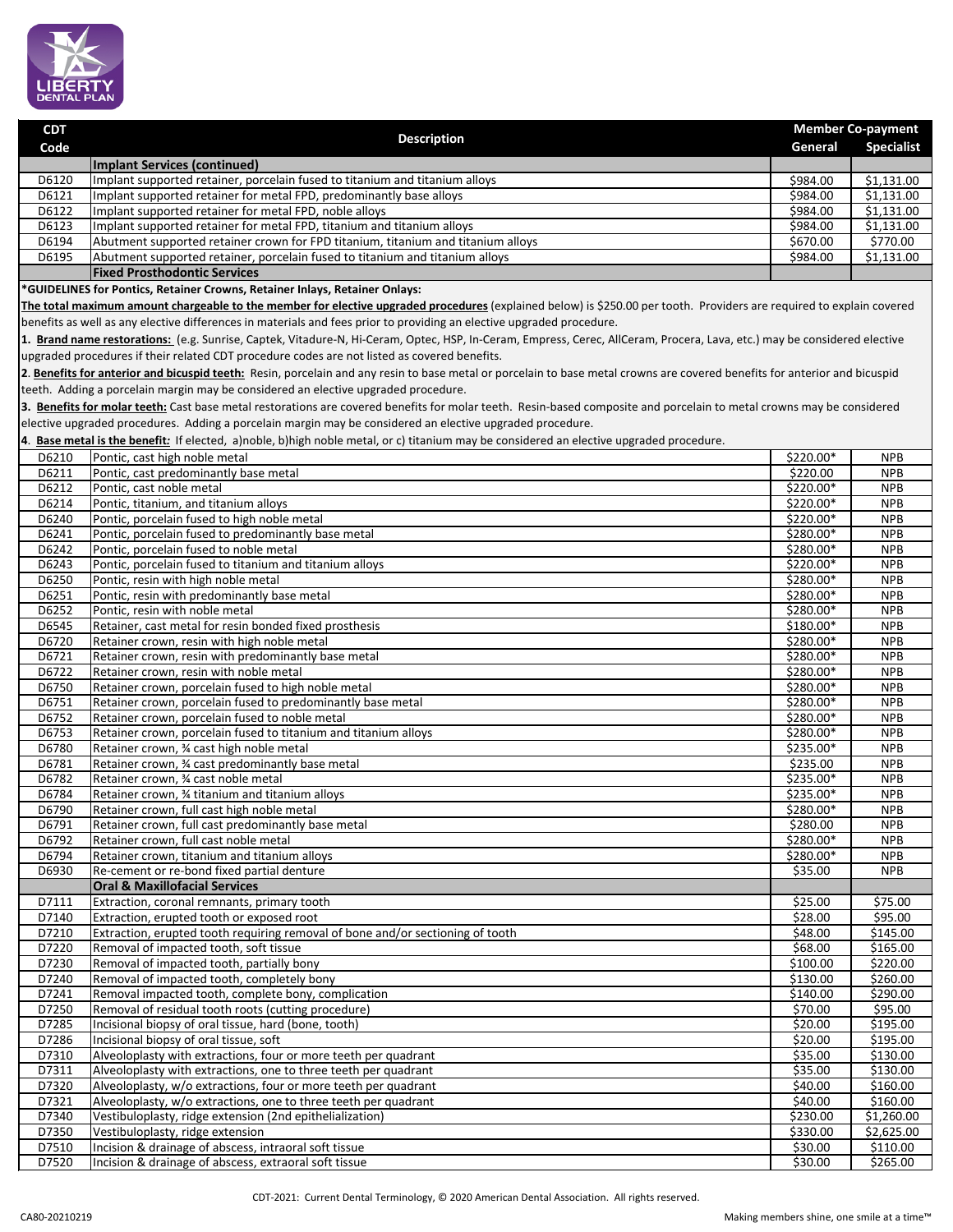

| <b>CDT</b> |                                                                                                     |                        | <b>Member Co-payment</b> |  |
|------------|-----------------------------------------------------------------------------------------------------|------------------------|--------------------------|--|
| Code       | <b>Description</b>                                                                                  | General                | <b>Specialist</b>        |  |
|            | <b>Oral &amp; Maxillofacial Services (continued)</b>                                                |                        |                          |  |
| D7922      | Placement of intra-socket biological dressing to aid in hemostasis or clot, stabilization, per site | \$0.00                 | \$0.00                   |  |
| D7961      | Buccal / labial frenectomy (frenulectomy)                                                           | \$20.00                | \$325.00                 |  |
| D7962      | Lingual frenectomy (frenulectomy)                                                                   | \$20.00                | \$325.00                 |  |
| D7970      | Excision of hyperplastic tissue, per arch                                                           | \$70.00                | \$350.00                 |  |
| D7971      | Excision of pericoronal gingiva                                                                     | \$40.00                | \$200.00                 |  |
| D7993      | Surgical placement of craniofacial implant, extra oral                                              | $\overline{$}2,000.00$ | \$2,300.00               |  |
| D7994      | Surgical placement: zygomatic implant                                                               | \$2,000.00             | \$2,300.00               |  |
|            | <b>Adjunctive General Services</b>                                                                  |                        |                          |  |
| D9110      | Palliative (emergency) treatment, minor procedure                                                   | \$15.00                | \$80.00                  |  |
| D9210      | Local anesthesia not in conjunction, operative or surgical procedures                               | \$0.00                 | \$0.00                   |  |
| D9211      | Regional block anesthesia                                                                           | \$0.00                 | \$0.00                   |  |
| D9212      | Trigeminal division block anesthesia                                                                | \$0.00                 | \$0.00                   |  |
| D9215      | Local anesthesia in conjunction with operative or surgical procedures                               | \$0.00                 | \$0.00                   |  |
| D9230      | Inhalation of nitrous oxide/analgesia, anxiolysis                                                   | \$45.00                | \$45.00                  |  |
| D9310      | Consultation, other than requesting dentist                                                         | \$50.00                | \$65.00                  |  |
| D9311      | Consultation with a medical health care professional                                                | \$50.00                | \$65.00                  |  |
| D9430      | Office visit, observation, regular hours, no other services                                         | \$0.00                 | \$40.00                  |  |
| D9440      | Office visit, after regularly scheduled hours                                                       | \$20.00                | \$125.00                 |  |
| D9450      | Case presentation, detailed & extensive treatment                                                   | \$0.00                 | \$0.00                   |  |
| D9630      | Drugs or medicaments dispensed in the office for home use                                           | \$20.00                | \$35.00                  |  |
| D9951      | Occlusal adjustment, limited                                                                        | \$20.00                | \$75.00                  |  |
| D9952      | Occlusal adjustment, complete                                                                       | \$20.00                | \$210.00                 |  |
| D9986      | Missed appointment                                                                                  | \$10.00                | \$25.00                  |  |
| D9987      | Cancelled appointment                                                                               | \$0.00                 | \$0.00                   |  |
| D9991      | Dental case management, addressing appointment compliance barriers                                  | \$0.00                 | \$0.00                   |  |
| D9992      | Dental case management, care coordination                                                           | \$0.00                 | \$0.00                   |  |
| D9993      | Dental case management, motivational interviewing                                                   | \$0.00                 | \$0.00                   |  |
| D9994      | Dental case management, patient education to improve oral health literacy                           | \$0.00                 | \$0.00                   |  |
| D9997      | Dental case management, patients with special health care needs                                     | \$0.00                 | \$0.00                   |  |
|            | Office visit, per visit                                                                             | \$8.00                 | \$10.00                  |  |

Making members shine, one smile at a time™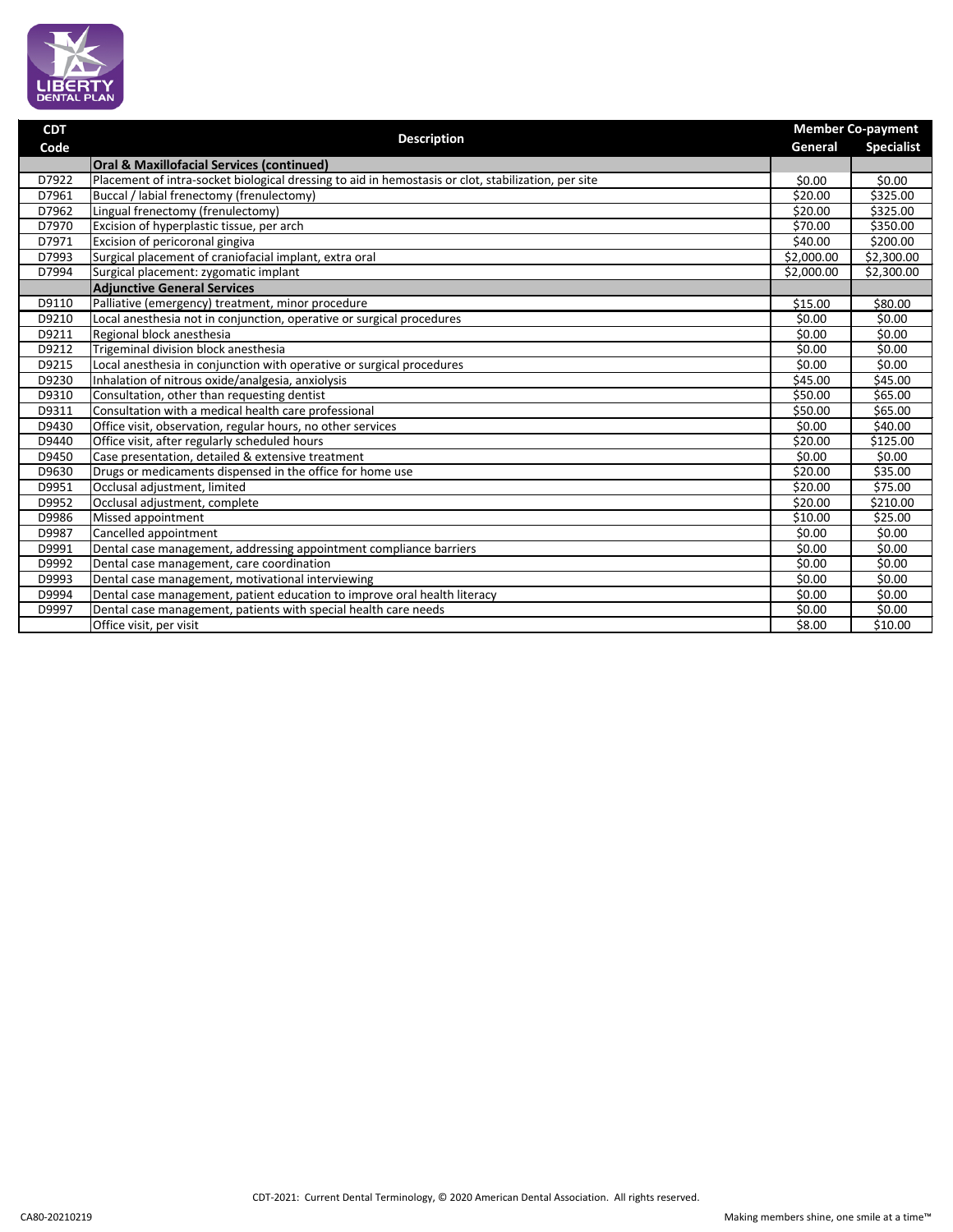## **Limitations:**

- 1. Prophylaxis procedures or scaling in presence of inflammation is covered once every 6 consecutive months. Additional prophylaxis are available at the listed member co-payment amount.
- 2. Complete series of radiographic images is covered once every 36 consecutive months.
- 3. Fluoride Treatments are covered once every 6 consecutive months. Additional fluoride treatments, up to the 18th birth date, are available at the listed member co-payment amount.
- 4. Sealants are covered only on the first and second permanent molars and up to the 14th birth date.
- 5. Scaling and debridement of a single implant is covered once every 12 consecutive months.
- 6. Crowns, Jackets, Inlays and Onlays are benefits on the same tooth only once every five years, and consistent with professionally recognized standards of dental practice.
- 7. Replacement of existing Full and Partial Dentures are covered once per arch every 5 years, except when they cannot be made functional through reline or repairs.
- 8. Denture Relines are covered twice per year, and only when consistent with professionally recognized standards of dental practice.
- 9. Any routine dental services performed by a Primary Care Dentist or Specialist in an inpatient/outpatient hospital setting, under certain circumstances, will be considered for coverage.

#### **Exclusions:**

- 1. Any procedure not specifically listed as a Covered Benefit.
- 2. Replacement of lost or stolen prosthetics or appliances including crowns, bridges, partial dentures, full dentures, and orthodontic appliances
- 3. Any treatment requested, or appliances made, which are either not necessary for maintaining or improving dental health, or are for cosmetic purposes unless otherwise covered as a benefit.
- 4. Procedures considered experimental, treatment involving implants or pharmacological regimens other than listed as Covered Benefit (See "Independent Medical Review" in the Group Evidence of Coverage and Disclosure Form).
- 5. Oral surgery requiring the setting of bone fractures or bone dislocations.
- 6. Hospitalization
- 7. Out-patient services
- 8. Ambulance services
- 9. Durable Medical Equipment
- 10. Mental Health services
- 11. Chemical Dependency services
- 12. Home Health services
- 13. General anesthesia, analgesia, intravenous/intramuscular sedation or the services of an anesthesiologist other than listed as Covered
- 14. Treatment started before the member was eligible, or after the member was no longer eligible.
- 15. Procedures, appliances, or restorations to correct congenital, developmental or medically induced dental disorder, including but not limited to: myofunctional(e.g. speech therapy), myoskeletal, or temporomandibular joint dysfunctions (e.g. adjustments/corrections to the facial bones) unless otherwise covered as an orthodontic benefit.
- 16. Procedures which are determined not to be dentally necessary consistent with professionally recognized standards of dental.
- 17. Treatment of malignancies, cysts, or neoplasms.
- 18. Orthodontic treatment started prior to member's effective date of coverage.
- 19. Appliances needed to increase vertical dimension or restore occlusion.
- 20. Any services performed outside of your assigned dental office, unless expressly authorized by Liberty Dental Plan, or unless as outlined and covered in "Emergency Dental Care" section.